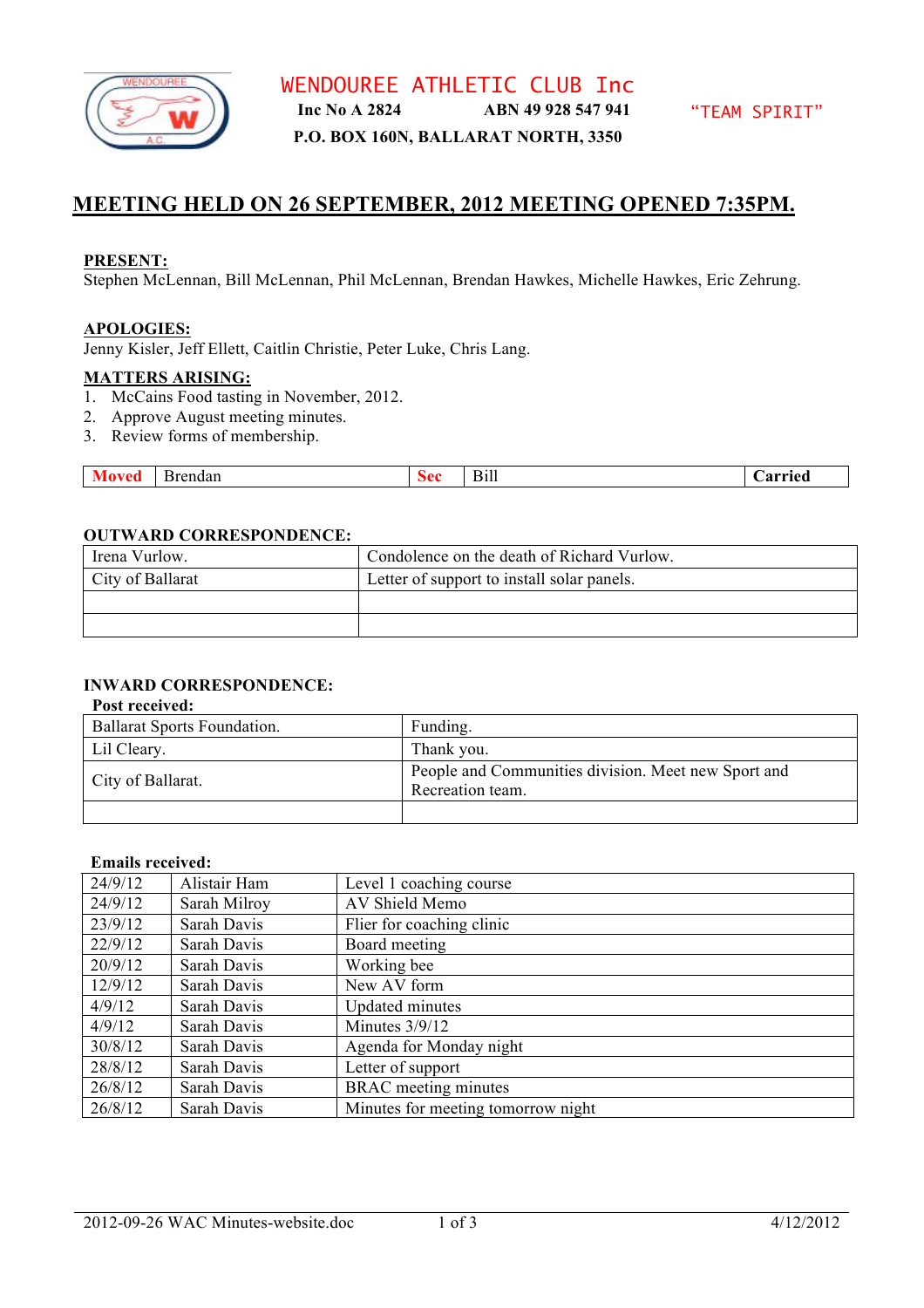### **ACCOUNTS FOR PAYMENT:**

Refer to report

|  | <b>Moved</b> | Michelle | Sec | Phi | $\sim$ $\sim$<br>$A = 100$ |
|--|--------------|----------|-----|-----|----------------------------|
|--|--------------|----------|-----|-----|----------------------------|

#### **TREASURER'S REPORT:**

Refer to report

| 3rendan<br>ור<br>----- | ^^^<br>pcc | <br>Michelle<br>_____ | arried<br>л |
|------------------------|------------|-----------------------|-------------|

#### **REPORTS:**

#### **FINANCIAL REPORT**: (Brendan Hawkes)

1. Banksia investment due 4/10/12. treasurer to reinvest to new Banksia term account. Use discretion which rate.

#### **SOCIAL REPORT:** (Michelle Hawkes)

- **1.** 15/9/12. Breakup at Barkley's. Good meal. 34 people.
- **2.** 16/9/12..BRAC presentation and breakup on Sunday.
- **3.** Last Saturday WAC Duathlon.

#### **FUNDRAISING REPORT:** (Steve McLennan.)

- **1.** McCains food tasting in November.
- **2.** Brackenbury Classic on 21/10/12.

#### **WOADY YALOAK REPORT:** (By Peter Luke.) Nil.

#### **BRAC REPORT:** (Stephen McLennan)

- 1. BRAC awards.
	- $\bullet$  1<sup>st</sup>. U14 boys. Sam Williams
	- $2<sup>nd</sup>$ . U14 boys. Nick Fiddler.
	- $\bullet$  1<sup>st</sup>. U14 girls. Alyssa Britnell.
	- $\bullet$  1<sup>st</sup>. Open women. Angela Williams.
	- $\bullet$  3<sup>rd</sup>. Open men. Ash Watson.
	- $\bullet$  4<sup>th</sup>. U20 men. Nick Venville.
	- $\bullet$  4<sup>th</sup> Men 40<sup>+</sup>. Phil McLennan.
- 2. Vic Health.
- 3. BRAC won 7 divisions in AV cross country competition.

## **TRACK REPORT (incl ATHLETICS VICTORIA)**: (Stephen McLennan)

- 1. 6-7/10/12. Coaching clinic.
- 2. 14/10/12. Start season.
- 3. Will go to other regional centres but not Albert Park.
	- 1/12/12. Ballarat to Bendigo.
	- 12/1/13. Ballarat to Geelong.
	- $2/2/13$ . Geelong + Bendigo to Ballarat.
- 4. 23/2/13. Finals.
- 5. AV. Kinsley Curtis made life member. Write letter of congratulation. Sign by president and secretary. EZ will write.